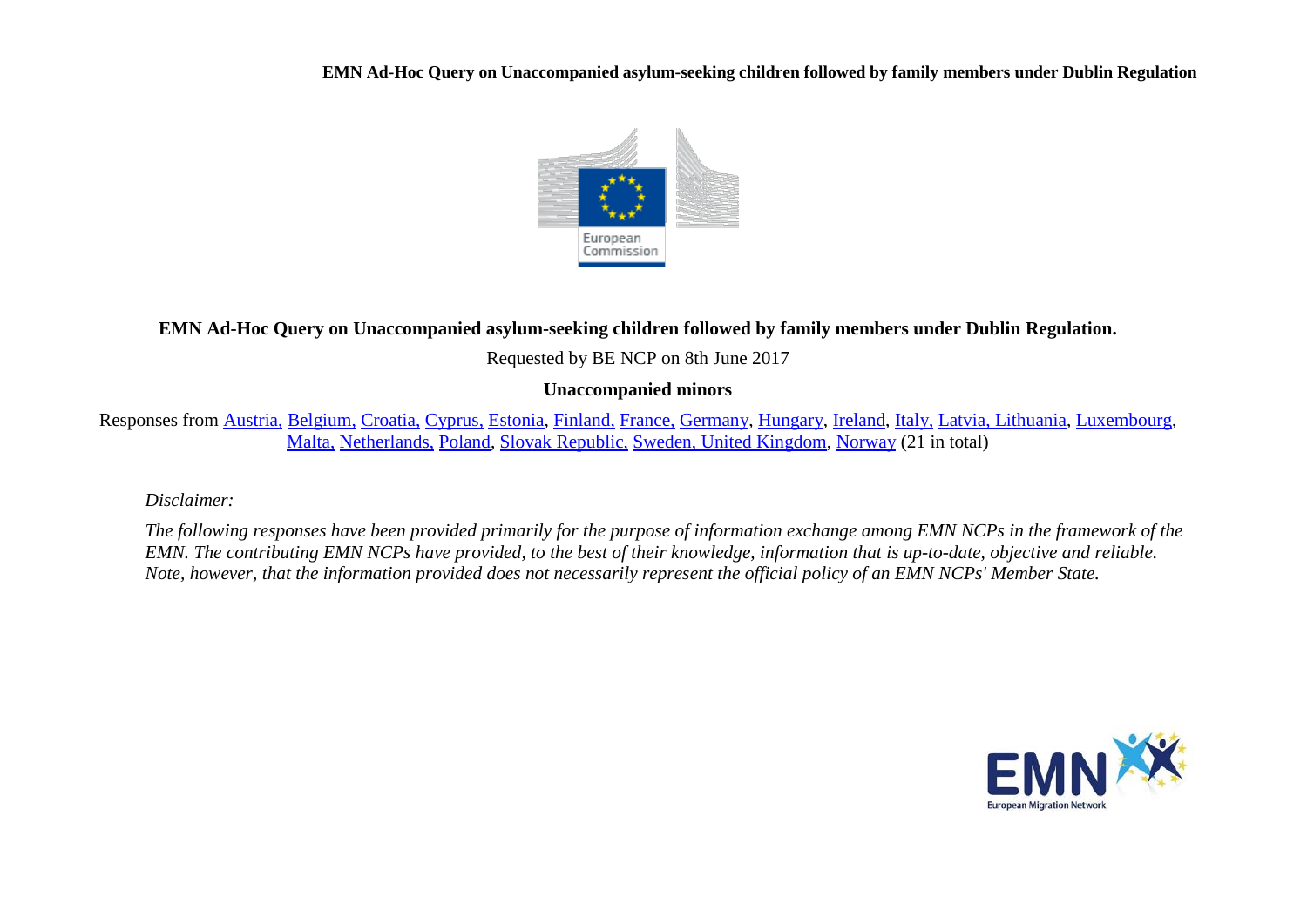#### **Background information:**

The Belgian Immigration Office notes an increasing number of unaccompanied minors who lodge an asylum application in Belgium and for which it, soon afterwards, is requested (mostly by the Greek authorities) to take over the parents or other family members in the framework of Dublin III. The Belgian authorities are concerned about these young children who are left alone at the hands of smugglers and they wish to know whether other Members States are confronted with this phenomenon ("unaccompanied minors who lodge an asylum application in the Member State and for which the authorities, soon afterwards, are requested to take over the parents and other family members", sometimes referred to as "anchor child phenomenon").

## **Questions**

- 1. Are your authorities confronted with the so called "anchor child phenomenon"? If so, please describe the overall phenomenon that you experience
- 2. If yes to the first question: In which procedure is this phenomenon visible: Dublin, other?
- 3. If yes to the first question: Which age group do the children fall into?
- 4. If yes to the first question: Which nationalities are concerned by this phenomenon?
- 5. If yes to the first question: Has you recently noticed an increasing number of such cases? Please provide estimates
- 6. Which measure do you have in place to prevent and tackle the so-called "anchor child phenomenon"? Please elaborate on when the measure was taken, possible impacts etc.

## **Responses**

<span id="page-1-0"></span>

| Country | Wider<br><b>Dissemination</b> | <b>Response</b>                                                                                                                                                                                                                                                                                                                                                                                                                                                                                                                                                                                                    |
|---------|-------------------------------|--------------------------------------------------------------------------------------------------------------------------------------------------------------------------------------------------------------------------------------------------------------------------------------------------------------------------------------------------------------------------------------------------------------------------------------------------------------------------------------------------------------------------------------------------------------------------------------------------------------------|
| Austria | Yes                           | 1. Please note that the term "anchor children "is in general not used by the Austrian authorities in this<br>context. The number of transfer requests by Greece to Austria for family reunification of children with their<br>family members in Greece under the Dublin-III-Regulation has increased in Austria like in Belgium. Often,<br>also the extended family (uncles, aunts, grandparents, cousins) wishes family reunification with children in<br>Austria and the Federal Office for Immigration and Asylum receives requests by Greece also in these cases.<br>Source: Federal Ministry of the Interior. |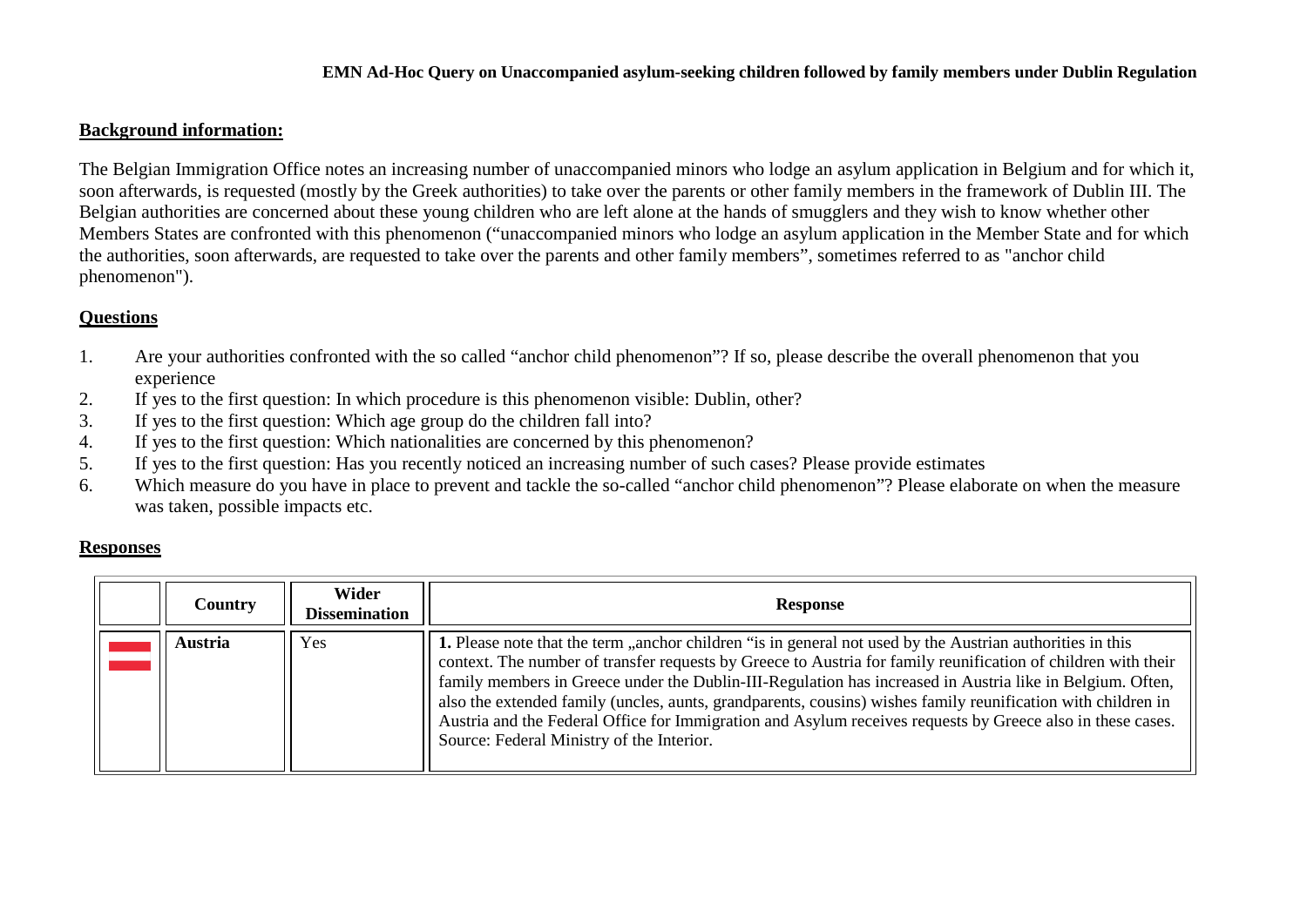<span id="page-2-0"></span>

|                |     | 2. Predominantly, the Federal Office for Immigration and Asylum is confronted with this phenomenon in<br>Dublin procedures. Source: Federal Ministry of the Interior.<br>3. There is no statistical data in this respect. In our experience, the children sent to Austria for later family<br>reunification are usually between 15 and 17 years old. However, in individual cases (if there are doubts<br>about the minority) the age has to be verified by the Federal Office for Immigration and Asylum. Source:<br>Federal Ministry of the Interior.<br>4. Statistically it is only recorded which nationalities are in a Dublin consultation procedure between Greece<br>and Austria. This concerns mainly Afghan and Syrian nationals. However, this is not necessarily<br>representative for the special cases at issue. Source: Federal Ministry of the Interior.<br>5. In general, Dublin procedures are not recorded for certain categories, but only how many consultation<br>procedures are led with a certain Member State. In this respect the Federal Office for Immigration and<br>Asylum notes in general that the transfer requests from Greece have become approximately three times as<br>many. Source: Federal Ministry of the Interior. |
|----------------|-----|--------------------------------------------------------------------------------------------------------------------------------------------------------------------------------------------------------------------------------------------------------------------------------------------------------------------------------------------------------------------------------------------------------------------------------------------------------------------------------------------------------------------------------------------------------------------------------------------------------------------------------------------------------------------------------------------------------------------------------------------------------------------------------------------------------------------------------------------------------------------------------------------------------------------------------------------------------------------------------------------------------------------------------------------------------------------------------------------------------------------------------------------------------------------------------------------------------------------------------------------------------------|
|                |     | <b>6.</b> The Federal Office for Immigration and Asylum examines every case carefully and comprehensively and<br>takes into consideration the best interests of the child and the circumstances of the individual case. Source:<br>Federal Ministry of the Interior.                                                                                                                                                                                                                                                                                                                                                                                                                                                                                                                                                                                                                                                                                                                                                                                                                                                                                                                                                                                         |
| <b>Belgium</b> | Yes | 1. The Belgian Immigration Office is increasingly confronted with the "anchor child phenomenon". The<br>Belgian authorities recently notice an increasing number of such children who lodge an asylum application<br>in Belgium and for which the authorities, soon afterwards, are requested (mostly by the Greek authorities) to<br>take over the parents or other family members in the framework of Dublin III. These children cannot be sent<br>back to Greece to join their parents, because Belgium can no longer send asylum seekers to Greece<br>following the conviction by the European Court of Human Rights on 21 January 2011. The Court held that<br>Greece and Belgium violated three articles of the European Convention of Human Rights and Fundamental<br>Freedoms pertaining to right to life, prohibition of inhuman and degrading treatment, and right to an<br>effective remedy.<br>2. Dublin requests and request family reunification (from Greece to Belgium)                                                                                                                                                                                                                                                                      |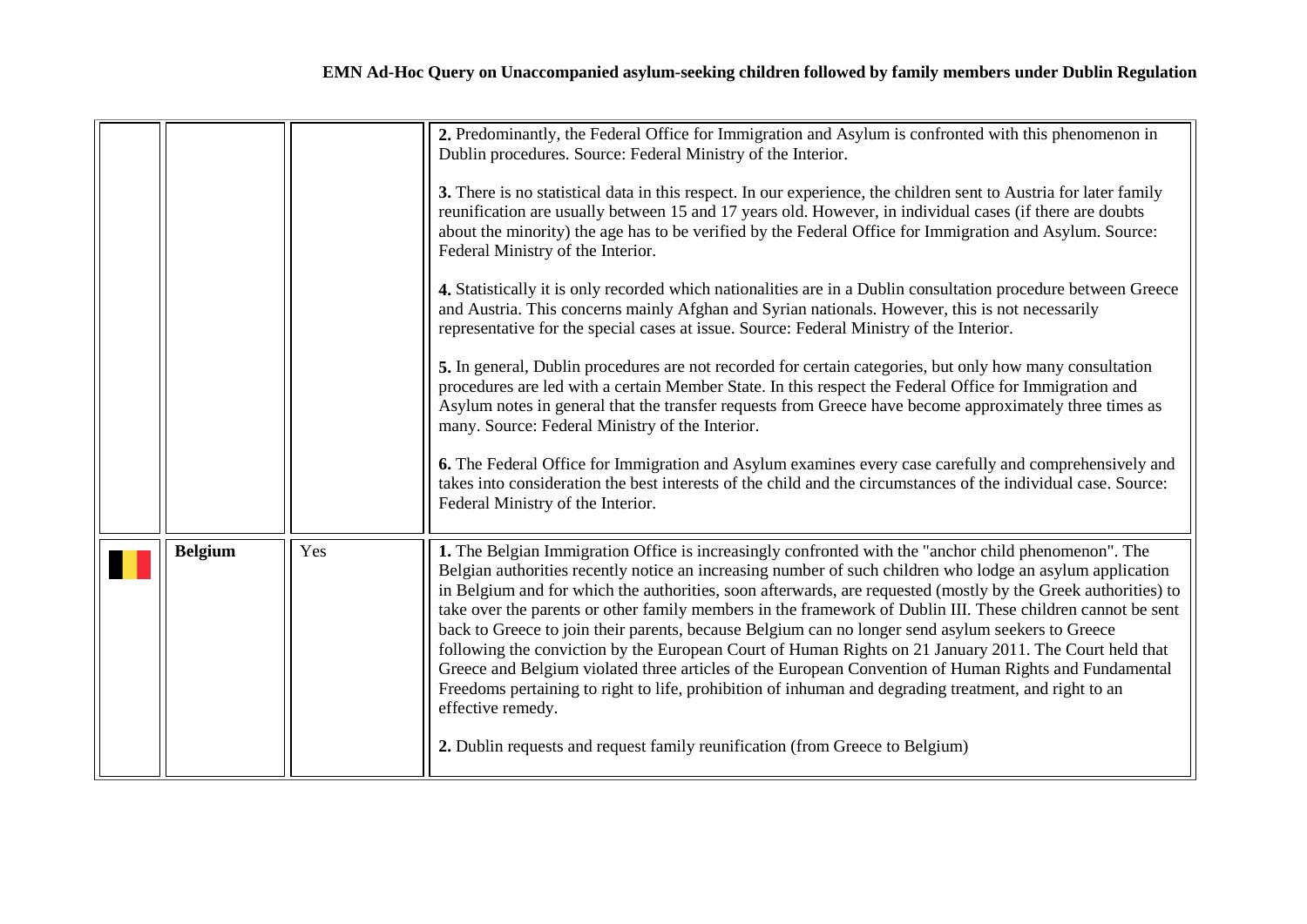<span id="page-3-1"></span><span id="page-3-0"></span>

|   |               |     | 3. The Belgian Immigration Office notices that the children concerned are increasingly younger of age. The<br>youngest was 3 years of age. A large portion of them is under 12 years old. These children are extremely<br>vulnerable during their illegal trip from Greece to Belgium. Most parents pay smugglers to get them to<br>Belgium. Younger children cost less to smuggle.<br>4. In Belgium this phenomenon concerns largely Syrians and Afghans (especially the Hazaras).<br>5. Yes - No estimates available at the moment<br><b>6.</b> The Belgian Immigration Office is aiming to examine other Member States experiences and best practices<br>(provided in the framework of this AHQ) to decide on and implement new measures against this<br>phenomenon. |
|---|---------------|-----|-------------------------------------------------------------------------------------------------------------------------------------------------------------------------------------------------------------------------------------------------------------------------------------------------------------------------------------------------------------------------------------------------------------------------------------------------------------------------------------------------------------------------------------------------------------------------------------------------------------------------------------------------------------------------------------------------------------------------------------------------------------------------|
|   | Croatia       | Yes | 1. No. Croatia did not have such experience.<br>2. N/A<br>3. N/A<br>4. N/A<br>5. N/A<br>6. N/A                                                                                                                                                                                                                                                                                                                                                                                                                                                                                                                                                                                                                                                                          |
| € | <b>Cyprus</b> | Yes | 1. Yes, they apply for international protection and immediately claim unity with family/relatives within the<br>Dublin procedure. Also, in case of a refugee status decision, they apply for family reunification.<br>2. Both in Dublin and RSD procedure (as above).<br>3. Between the age of $15 - 18$ .<br>4. Mostly Somali and Syrian unaccompanied children.                                                                                                                                                                                                                                                                                                                                                                                                       |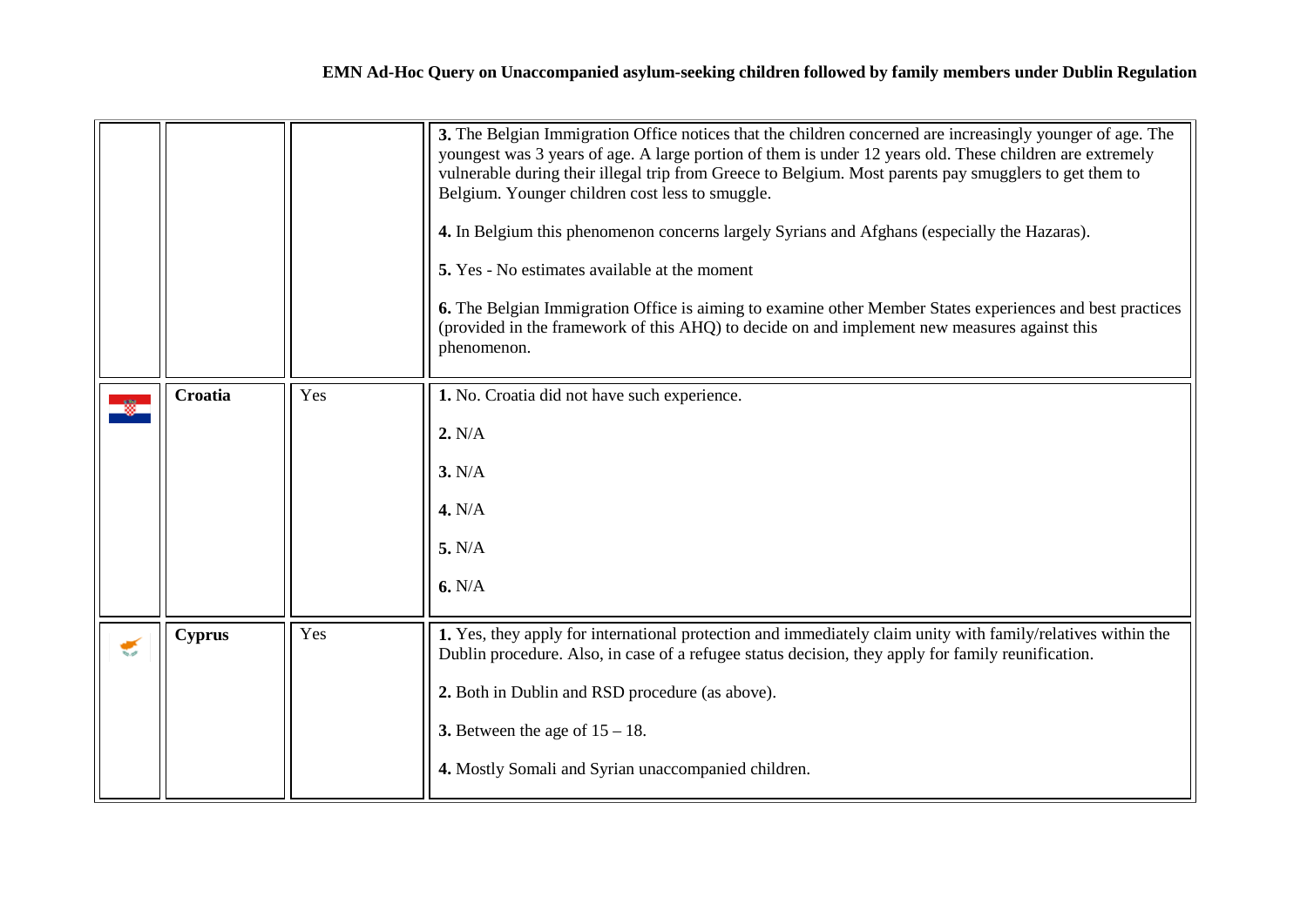<span id="page-4-1"></span><span id="page-4-0"></span>

|                |     | 5. Since 2014 there is an increase in the applications for international protection made by unaccompanied<br>minors in Cyprus but no statistics are kept for this particular group (anchor children)<br>6. National law provides that family tracing is implemented by the Cypriot Social Welfare Services, which<br>act as guardians of every unaccompanied child and evaluate - on a case to case basis - the best interest of the<br>child.                                                                                                                                                                                                                                                                                                                                                                                                                                                                                                                                                                                                                 |
|----------------|-----|----------------------------------------------------------------------------------------------------------------------------------------------------------------------------------------------------------------------------------------------------------------------------------------------------------------------------------------------------------------------------------------------------------------------------------------------------------------------------------------------------------------------------------------------------------------------------------------------------------------------------------------------------------------------------------------------------------------------------------------------------------------------------------------------------------------------------------------------------------------------------------------------------------------------------------------------------------------------------------------------------------------------------------------------------------------|
| <b>Estonia</b> | Yes | 1. No, the Estonian authorities have not confronted with the "anchor child phenomenon".<br>2. N/A<br>3. N/A<br>4. N/A<br>5. N/A<br>6. N/A                                                                                                                                                                                                                                                                                                                                                                                                                                                                                                                                                                                                                                                                                                                                                                                                                                                                                                                      |
| <b>Finland</b> | Yes | 1. The phenomenon is known in Finland, although not evident in the Dublin-procedure. It is not acceptable<br>to use a child as a means for immigration (legal praxis of the Supreme Administrative Court) and the<br>applications for family reunification submitted By the family members can be dismissed for circumvention<br>of the immigration regulations. All asylum seeking children coming to Finland are not so called "anchor<br>children". Some of the children do not apply for family reunification at all, and in some cases there is an<br>evident reason (best interest of the child/safety) for sending a child to Finland (i.e. family reunification is not<br>the sole reason).<br>2. In the Dublin-procedure, this is not considered a phenomenon. The immigration unit of the Finnish<br>Immigration Service responsible for family reunification are aware of the phenomenon.<br>3. The unaccompanied minors coming to Finland are often teenagers, although younger children have also<br>been observed, even as young as 2-years old. |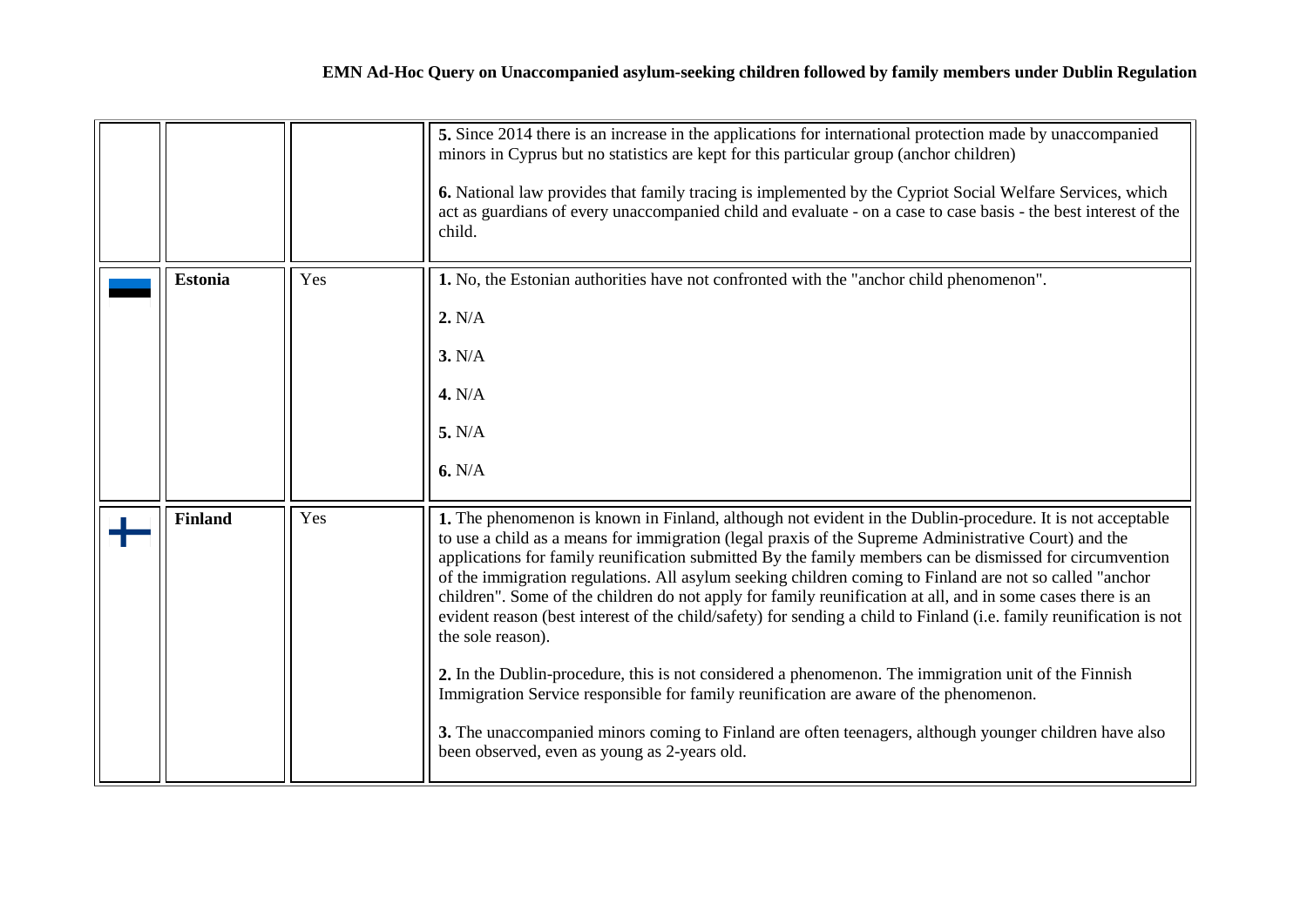<span id="page-5-1"></span><span id="page-5-0"></span>

|                |     | 4. The main nationalities are Somalia and Afghanistan, but the phenomenon might also be present for some<br>unaccompanied minors from Iraq and Syria as well as individual cases from other countries.<br>5. In Finland, the number of cases has decreased compared to 2009-2011, most likely due to legal and<br>administrative praxis. It is probably known, that the rest of the family might not be granted a residence<br>permit even if the child is granted one.<br><b>6.</b> The Finnish policy aims to prevent and discourage the use of children for this purpose. As each case is<br>individually assessed it is evident that there are cases with a real reason why a child is sent to Finland (best<br>interest of the child/safety/other individual circumstances) and there is a need for protection and possible<br>family reunification later. It appears that this policy has decreased the use of children as a means of<br>entry/immigration. |
|----------------|-----|-------------------------------------------------------------------------------------------------------------------------------------------------------------------------------------------------------------------------------------------------------------------------------------------------------------------------------------------------------------------------------------------------------------------------------------------------------------------------------------------------------------------------------------------------------------------------------------------------------------------------------------------------------------------------------------------------------------------------------------------------------------------------------------------------------------------------------------------------------------------------------------------------------------------------------------------------------------------|
| <b>France</b>  | Yes | 1. No, France has not been confronted with the so called "anchor child phenomenon". To date, there have<br>been only very few cases. For example: a minor who has arrived via a smuggler in France whose parents<br>have stayed in Greece and who asked for family reunification in France. It is too early to speak about a<br>phenomenon regarding the situation in France.<br>2. n/a<br>3. n/a<br>4. n/a<br>5. n/a<br>6. n/a                                                                                                                                                                                                                                                                                                                                                                                                                                                                                                                                   |
| <b>Germany</b> | Yes | 1. DE knows about this phenomenon since the Dublin procedure was suspended.<br>2. • Dublin procedure • National asylum procedure (in cases, the families travel from GR to DE by their<br>own)                                                                                                                                                                                                                                                                                                                                                                                                                                                                                                                                                                                                                                                                                                                                                                    |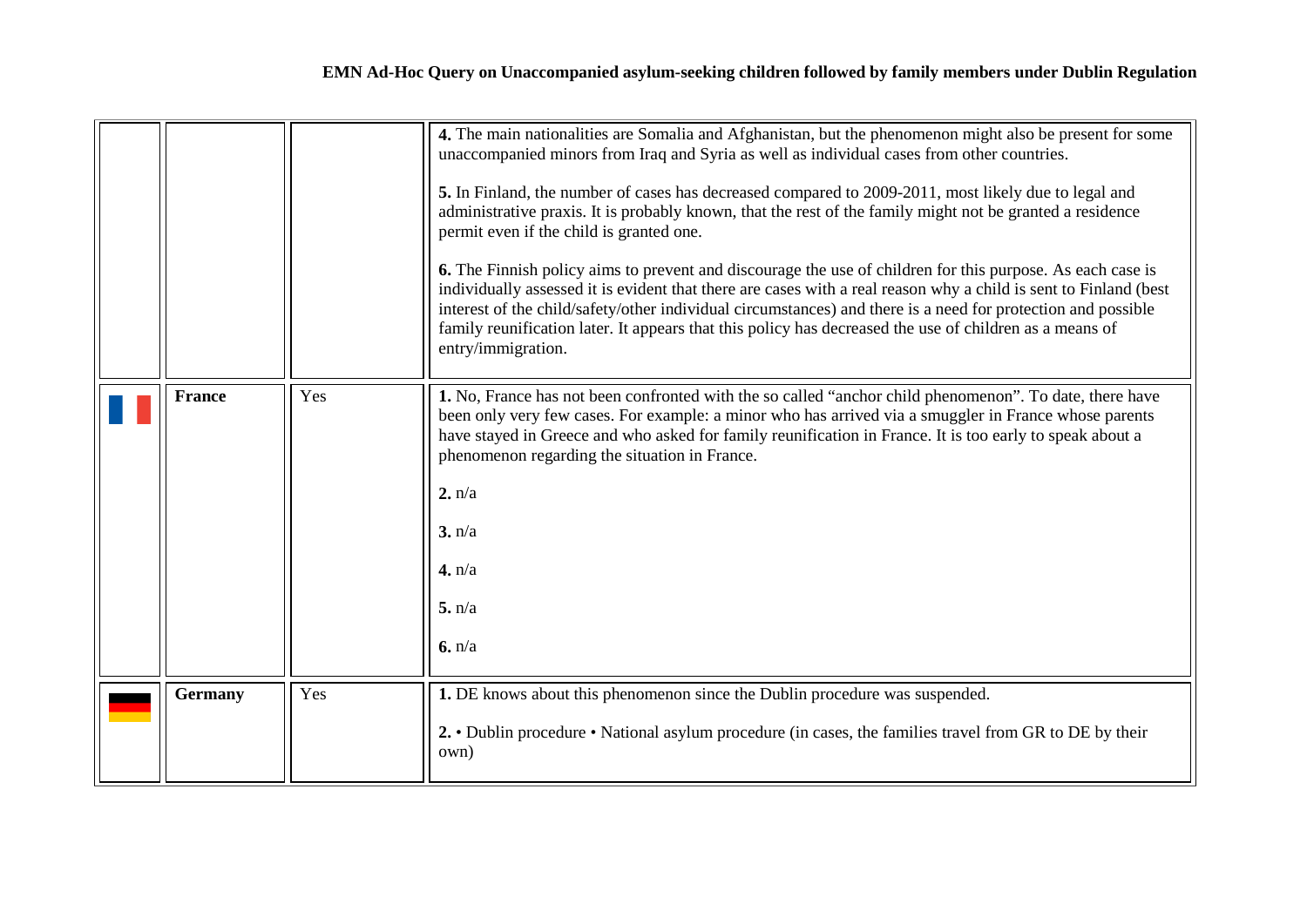<span id="page-6-2"></span><span id="page-6-1"></span><span id="page-6-0"></span>

|                |     | 3. The Children fall into all age groups. We have cases with very young children and also cases with<br>teenagers.<br>4. Mostly, the families come from the main countries of origin in the Middle East e.g. Syria, Iraq, and<br>Afghanistan.<br>5. No figures are available.<br>6. No findings. |
|----------------|-----|--------------------------------------------------------------------------------------------------------------------------------------------------------------------------------------------------------------------------------------------------------------------------------------------------|
| <b>Hungary</b> | Yes | 1. No, there is/was no such phenomenon in Hungary.<br>2. N/A<br>3. N/A<br>4. N/A<br>5. N/A<br>6. N/A                                                                                                                                                                                             |
|                |     |                                                                                                                                                                                                                                                                                                  |
| <b>Ireland</b> | No  | This EMN NCP has provided a response to the requesting EMN NCP. However, they have requested that it<br>is not disseminated further.                                                                                                                                                             |
| <b>Italy</b>   | Yes | 1. No because in Italy, the phenomenon of "anchor children" is limited. Actually, a small number of the<br>arriving unaccompanied minors apply for international protection, compared to the number of minors<br>arriving.<br>2. see answer 1<br>3. see answer 1                                 |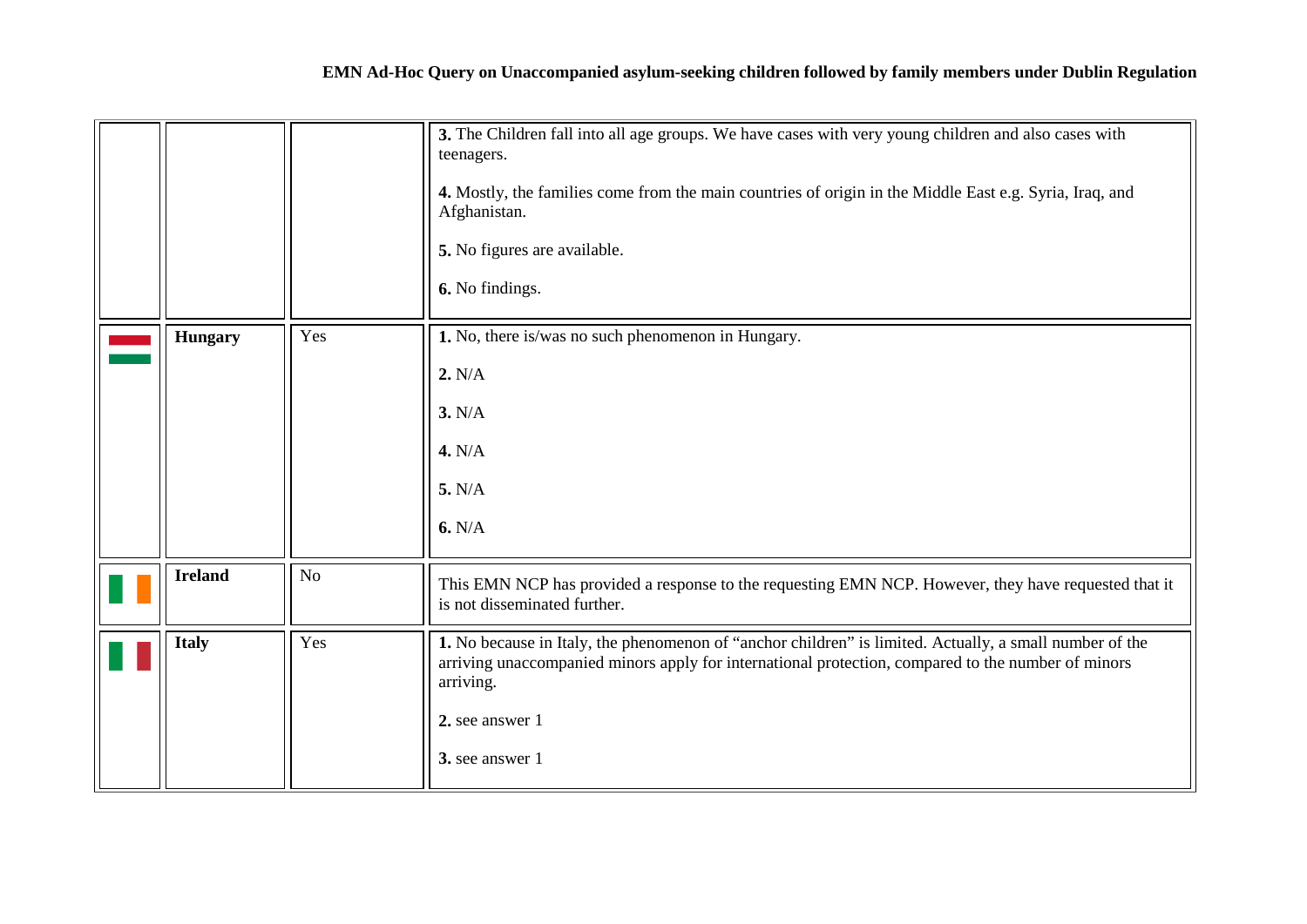# **EMN Ad-Hoc Query on Unaccompanied asylum-seeking children followed by family members under Dublin Regulation**

<span id="page-7-1"></span><span id="page-7-0"></span>

|            |     | 4. see answer 1                                                               |
|------------|-----|-------------------------------------------------------------------------------|
|            |     | 5. see answer 1                                                               |
|            |     | 6. see answer 1                                                               |
| Latvia     | Yes | 1. There have been no such cases so far.                                      |
|            |     | 2. N/A                                                                        |
|            |     | 3. N/A                                                                        |
|            |     | 4. N/A                                                                        |
|            |     | 5. N/A                                                                        |
|            |     | 6. N/A                                                                        |
| Lithuania  | Yes | 1. There have been no such cases so far in Lithuania.                         |
|            |     | 2. n/a                                                                        |
|            |     | 3. n/a                                                                        |
|            |     | 4. n/a                                                                        |
|            |     | 5. n/a                                                                        |
|            |     | 6. n/a                                                                        |
| Luxembourg | Yes | 1. No. At the moment Luxembourg has not been confronted with this phenomenon. |
|            |     | 2. N/A                                                                        |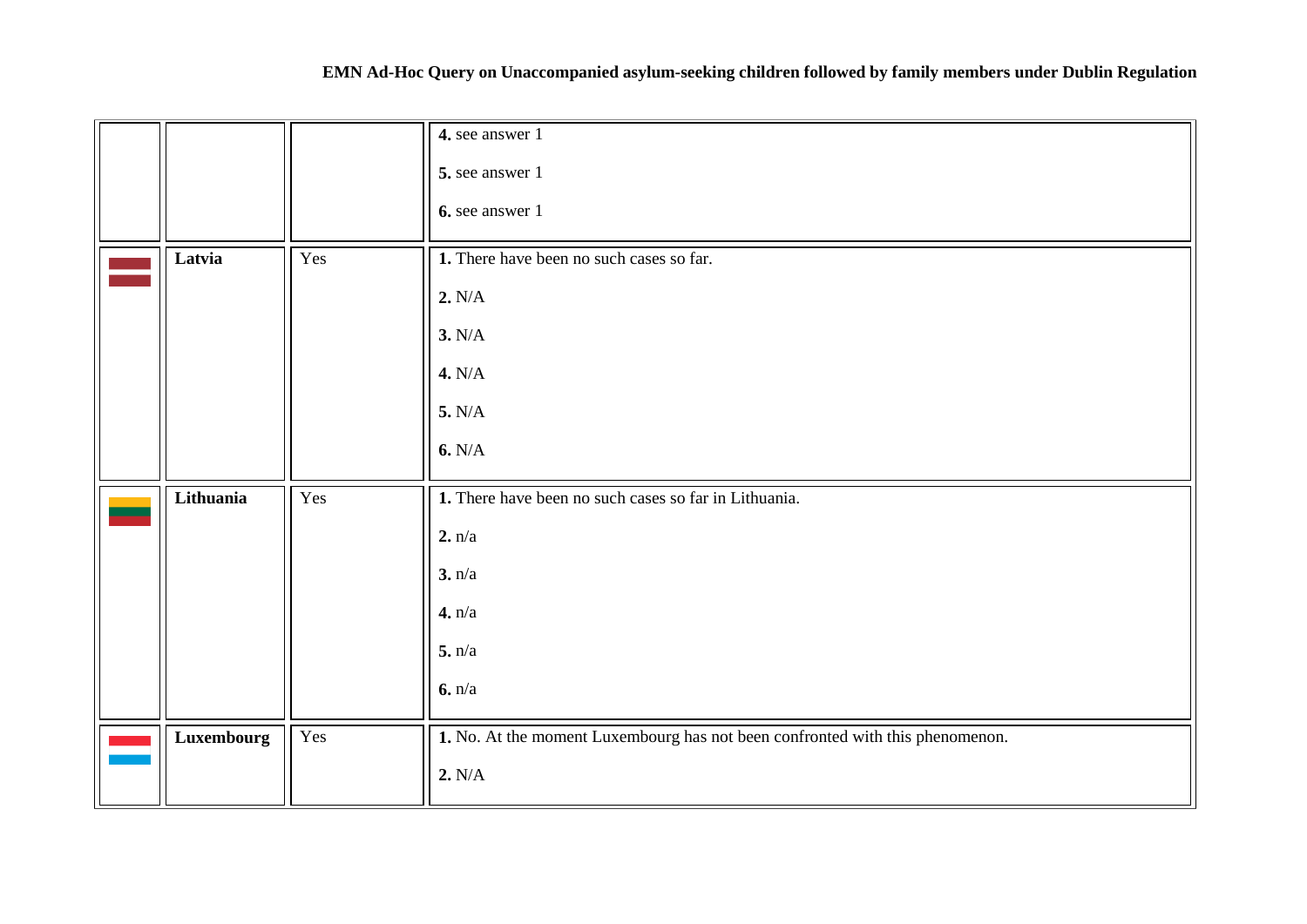<span id="page-8-1"></span><span id="page-8-0"></span>

|                    |     | 3. N/A<br>4. N/A<br>5. N/A<br>6. N/A                                                                                                                                                                                                                                                                                                                                                                                                                                                                                                                                                                                                                                                                                                                                 |
|--------------------|-----|----------------------------------------------------------------------------------------------------------------------------------------------------------------------------------------------------------------------------------------------------------------------------------------------------------------------------------------------------------------------------------------------------------------------------------------------------------------------------------------------------------------------------------------------------------------------------------------------------------------------------------------------------------------------------------------------------------------------------------------------------------------------|
| <b>Malta</b>       | Yes | 1. At the moment mostly we are having separated children who come to Malta on their own and apply for<br>asylum. Most of them already have their relatives in Malta such as brothers/sisters/uncles/aunties/cousins<br>and after assessments are carried out by social workers, for the best interest of the child, such children move<br>with their relatives. The legal basis for family reunification stipulates that only refugees can benefit from<br>family reunification. Beneficiaries of subsidiary protection cannot benefit from family reunification.<br>2. Mostly legal migration. Usually such children arrive in Malta unaccompanied or with a relative.<br><b>3.</b> 16 to 18 years<br>4. Mostly Syrians<br>5. 1 to 3 children every month<br>6. N/A |
| <b>Netherlands</b> | Yes | 1. In the Netherlands we are aware of the phenomenon which in some cases appears that (minor) children<br>are being forwarded to come alone to the Netherlands and then within Dublin procedure try to reunite the<br>child with the parents / rest of the family. By the way, this applies not only to (minor) children, but more<br>generally.<br>2. This phenomenon is especially visible within Dublin procedure and to a lesser extent through family<br>reunification procedure.<br>3. For now it is not possible to make statements about exact age categories of this specific phenomenon.                                                                                                                                                                   |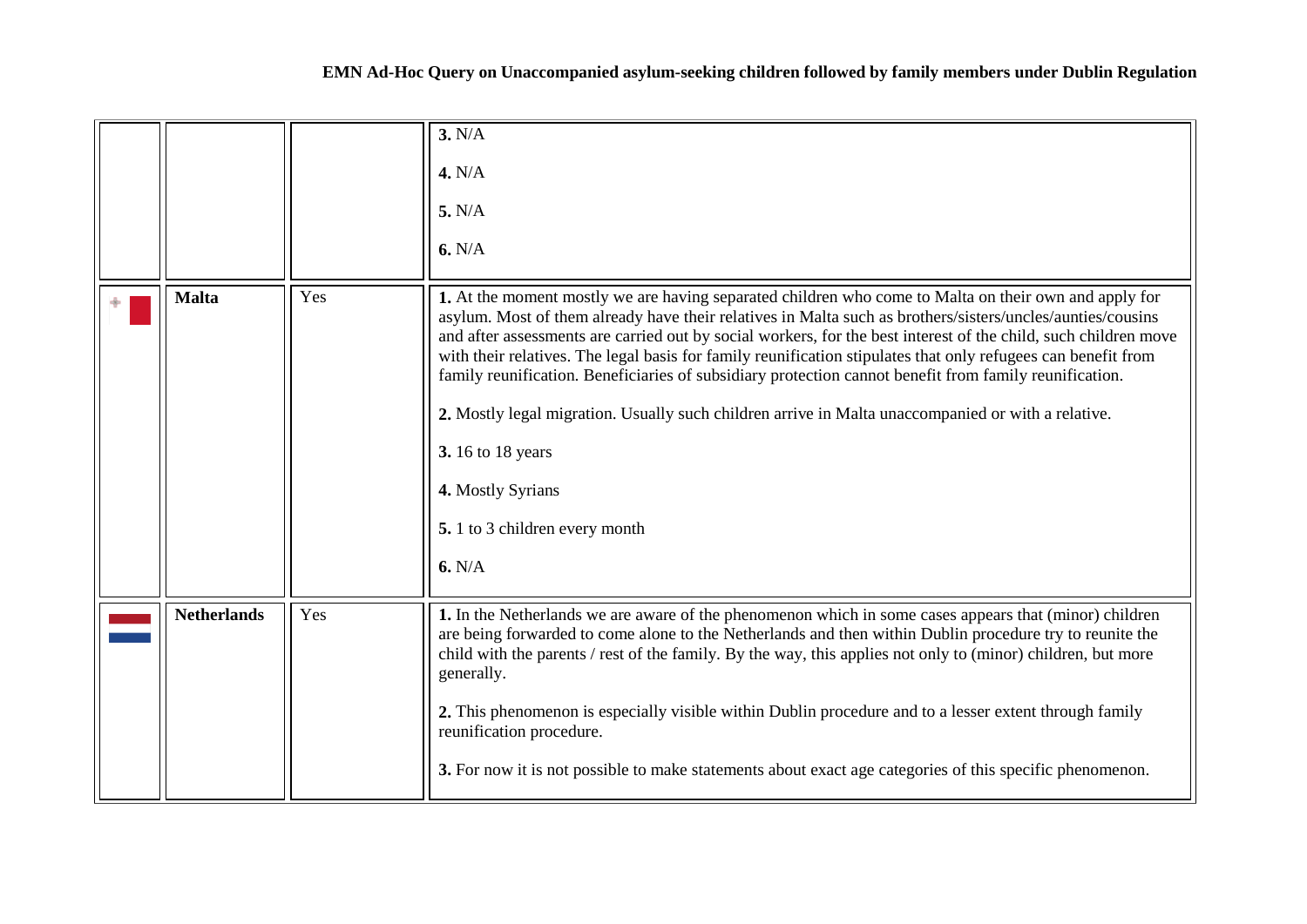<span id="page-9-1"></span><span id="page-9-0"></span>

|                 |     | 4. For now it is not possible to make statements about the nationalities of this specific phenomenon.                                                                                                                                                                                                        |
|-----------------|-----|--------------------------------------------------------------------------------------------------------------------------------------------------------------------------------------------------------------------------------------------------------------------------------------------------------------|
|                 |     | 5. We do not see any visible increase in the numbers of the asylum cases of this phenomenon                                                                                                                                                                                                                  |
|                 |     | 6. There are no specific preventive measures in place. If an unaccompanied minor claims asylum, each case<br>is viewed individually.                                                                                                                                                                         |
| <b>Poland</b>   | Yes | 1. In Poland there is no "anchor child phenomenon". Mainly because of the fact that we register very low<br>number of asylum applications lodged by unaccompanied minors (about 20 per year). In practice none of the<br>unaccompanied minors have parents or other family members in other EU Member State. |
|                 |     | 2. NA                                                                                                                                                                                                                                                                                                        |
|                 |     | <b>3. NA</b>                                                                                                                                                                                                                                                                                                 |
|                 |     | <b>4. NA</b>                                                                                                                                                                                                                                                                                                 |
|                 |     | 5. NA                                                                                                                                                                                                                                                                                                        |
|                 |     | <b>6. NA</b>                                                                                                                                                                                                                                                                                                 |
| <b>Slovak</b>   | Yes | 1. No, the Slovak Republic has not encountered such cases.                                                                                                                                                                                                                                                   |
| <b>Republic</b> |     | 2. N/A                                                                                                                                                                                                                                                                                                       |
|                 |     | 3. N/A                                                                                                                                                                                                                                                                                                       |
|                 |     | 4. N/A                                                                                                                                                                                                                                                                                                       |
|                 |     | 5. N/A                                                                                                                                                                                                                                                                                                       |
|                 |     | 6. As there have been no such cases, there have been no particular measures adopted.                                                                                                                                                                                                                         |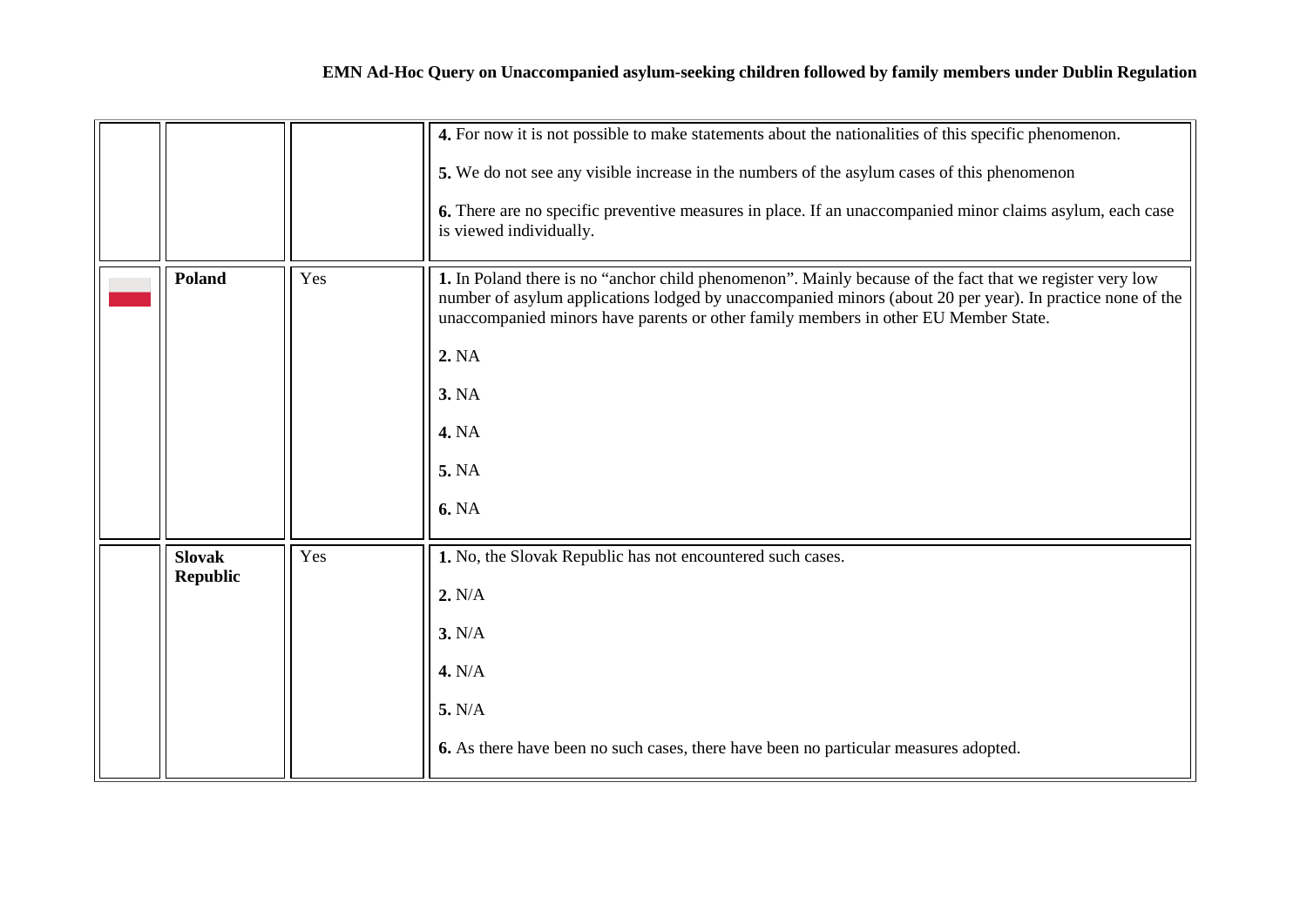<span id="page-10-0"></span>

|               | <b>Sweden</b>            | Yes | 1. Yes, these cases have increased and became more common for about the last two years, especially from<br>Greece.<br>2. In Dublin cases.<br>3. There are some young children, under the age of 10, but the majority is between $14 - 17$ years old.<br>4. Afghanistan and Syria<br>5. There is no statistics only regarding when family members are requested to reunite with a minor in<br>Sweden, but there are some statistics in accordance with certain articles in the Dublin Regulation which are<br>relevant in these cases. However, these articles are applicable also in other cases, not only regarding minors<br>and family reunification. We are still giving you the available statistics but please note that the numbers are<br>not really answering your question but could be seen as an indicator for the increase. Requests from Greece<br>Article 17(2) (humanitarian reasons) 2016: 15 2017: 41 Article 9 (family member with international<br>protection in Sweden) 2016: 45 2017: 85 Article 10 (family member with application during examination in<br>Sweden) 2016: 61 2017: 42 Requests from Italy Article 17(2) (humanitarian reasons) 2016: 13 2017: 11<br>Article 9 (family member with international protection in Sweden) 2016: 8 2017: 1 Article 10 (family<br>member with application during examination in Sweden) 2016: 1 2017: 0<br>6. No measures have been taken. |
|---------------|--------------------------|-----|-------------------------------------------------------------------------------------------------------------------------------------------------------------------------------------------------------------------------------------------------------------------------------------------------------------------------------------------------------------------------------------------------------------------------------------------------------------------------------------------------------------------------------------------------------------------------------------------------------------------------------------------------------------------------------------------------------------------------------------------------------------------------------------------------------------------------------------------------------------------------------------------------------------------------------------------------------------------------------------------------------------------------------------------------------------------------------------------------------------------------------------------------------------------------------------------------------------------------------------------------------------------------------------------------------------------------------------------------------------------------------------------------------------|
| $\frac{N}{N}$ | <b>United</b><br>Kingdom | Yes | 1. No.<br>2. N/A<br>3. N/A<br>4. N/A<br>5. N/A<br>6. The UK's Immigration Rules include family reunion procedures for the close relatives of those granted<br>refugee or humanitarian protection in the UK. Although the UK supports the principle of family unity,                                                                                                                                                                                                                                                                                                                                                                                                                                                                                                                                                                                                                                                                                                                                                                                                                                                                                                                                                                                                                                                                                                                                         |